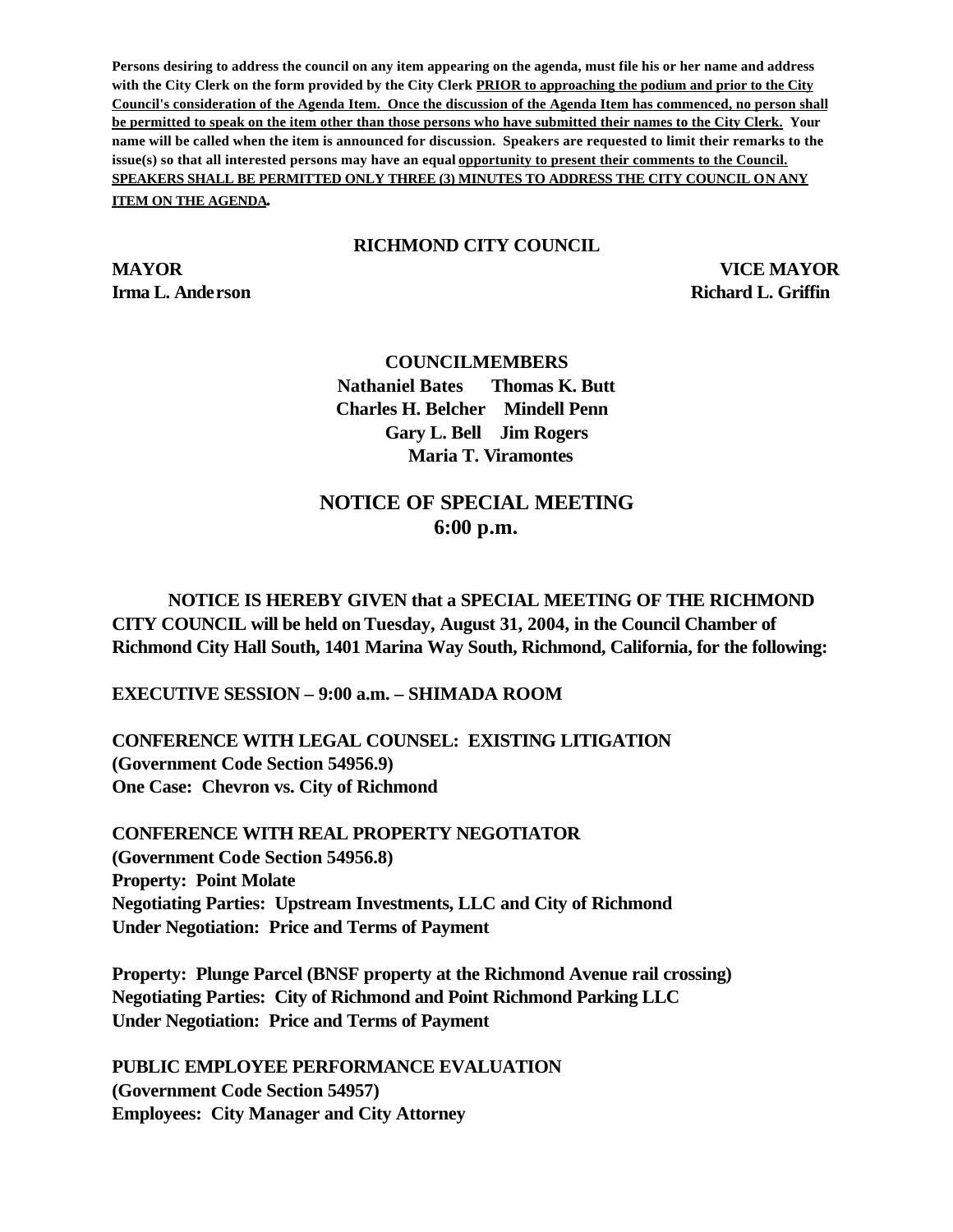#### **OPEN SESSION – 6:00 p.m. – Council Chamber**

#### **A. ROLL CALL**

### **B. COUNCILMEMBER'S CODE OF CONDUCT**

**"I solemnly pledge to conduct all City matters fairly, responsibly and impartially; to carry out the business of the City in an orderly and efficient manner; to treat my colleagues, citizens, and City staff with dignity and respect; through debate, discussion, and dialogue instill public confidence and integrity in the process of City government; and to serve the citizens of Richmond to the best of my ability."**

### **C. STATEMENT OF CONFLICT OF INTEREST**

#### **D. CONSENT CALENDER**

**D-1. ORDINANCE** - approving a General Plan Amendment (GPA)from Regional Office and/or Shopping/930 to General Commercial/922, and a rezoning of the existing shopping center site, located at 2600 and 2800 Hilltop Mall Road, from Regional Commercial (C-3) to Planned Area (PA) to allow for development of a 164-unit residential subdivision, known as the Villas at Hilltop. **Second Reading –** Planning (Lamont Thompson 620-6706).

## **E. AGREEMENTS**

- **E-1. AUTHORIZE** an amendment to an agreement with Veolia (U.S. Filter) for sewer collection and maintenance service and storm drain collection and maintenance service – Public Services (Rich McCoy 620-6512).
- **E-2. AUTHORIZE** a lease agreement with Americare Community Services, Inc. to lease the facility formerly known as the Red Cross Building to conduct a licensed adult day care facility – Recreation (Diane Harrison- Allums 620-6798).
- **E-3. AUTHORIZE** an agreement with McDonough and Allen for legal services associated with the Point Molate Casino Project. Total amount of contract not to exceed \$25,000 – City Manager/City Attorney (Phil Batchelor 620-6512/Everett Jenkins 620-6509).